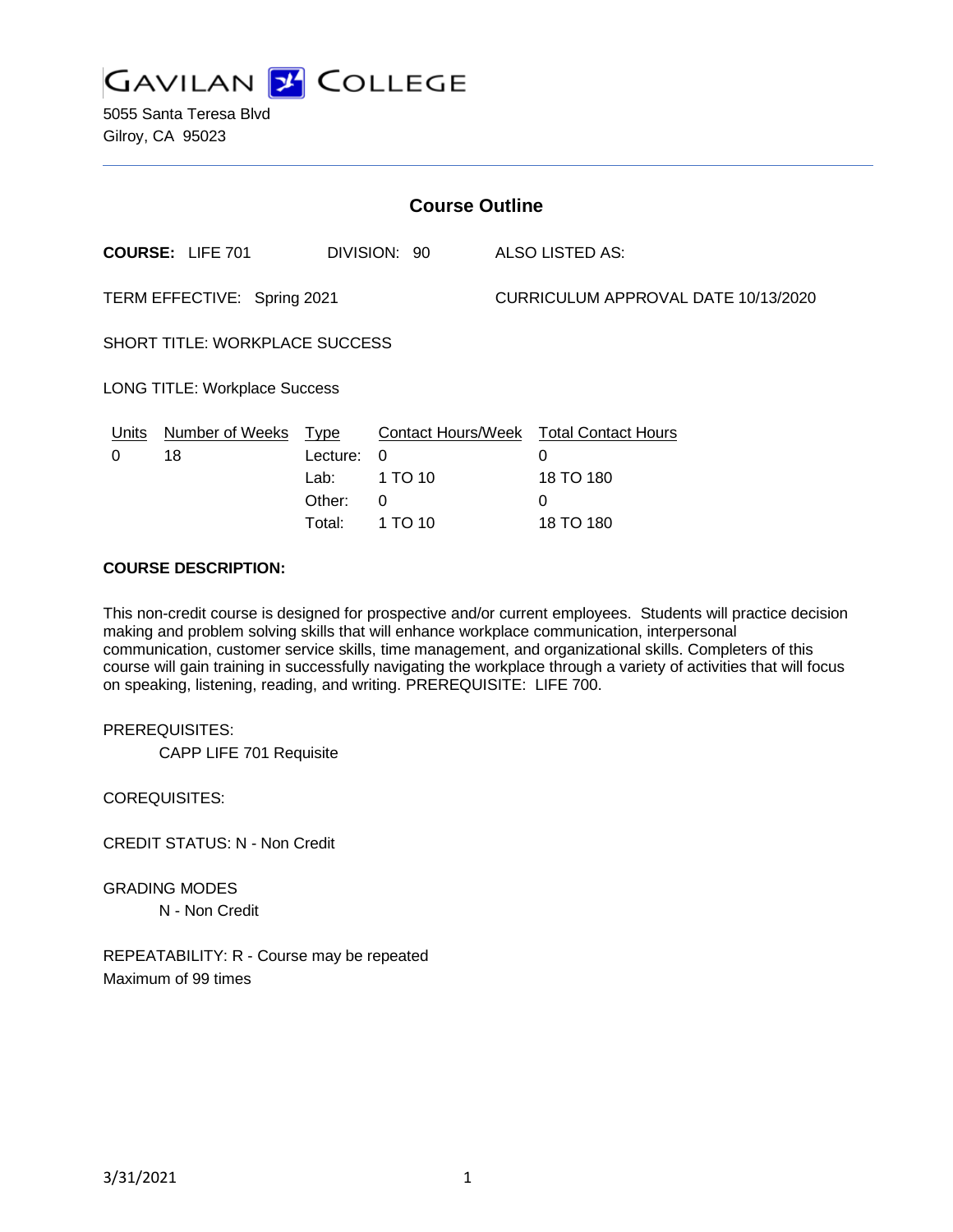SCHEDULE TYPES:

- 03 Lecture/Laboratory
- 04 Laboratory/Studio/Activity
- 046 Laboratory LEH 0.6
- 05 Hybrid
- 71 Dist. Ed Internet Simultaneous
- 73 Dist. Ed Internet Delayed LAB
- 736 Dist. Ed Internet LAB-LEH 0.6

# **STUDENT LEARNING OUTCOMES:**

By the end of this course, a student should:

1. Apply analytical thinking, decision making, and problem-solving techniques that improve awareness, judgement, understanding, and logical reasoning.

2. Explore and demonstrate understanding of diversity, cultural, and generational differences in the workplace.

# **CONTENT, STUDENT PERFORMANCE OBJECTIVES, OUT-OF-CLASS ASSIGNMENTS**

Curriculum Approval Date 10/13/2020

1-10 hours

Problem-solving through workplace communication.

1-10 hours

Content: Communication Styles

Performance Objective: Students will identify and practice various workplace communication styles through reading, writing, and listening activities.

1-10 hours

Content: Workplace relationships

Performance Objective: Students will learn concepts related to building relationships, behaviors that support relationships in the workplace through research, reading, writing and oral activities.

1-10 hours

Content: Workplace Conflict

Performance Objective: Students will identify and practice conflict in the workplace through written and oral exercises.

1-10 hours

Content: Exposure to characteristics of healthy and unhealthy relationships in the workplace.

Performance Objective: Students will recognize and identify healthy strategies to use for successful interpersonal relationships in workplace settings through case studies and/or role playing.

1-10 hours

Introduction and overview to workplace interpersonal skills.

1-10 hours

Content: Exposure to interpersonal communication styles.

Performance Objective: Students will demonstrate interpersonal skills or traits they possess through selfassessment.

1-10 hours

Content: Exposure to Social and Cultural Practices in Group Dynamics

Performance Objective: Students will practice understanding of various group dynamics through role playing in group and/or research assignment.

1-10 hours

Introduction to workplace customer service.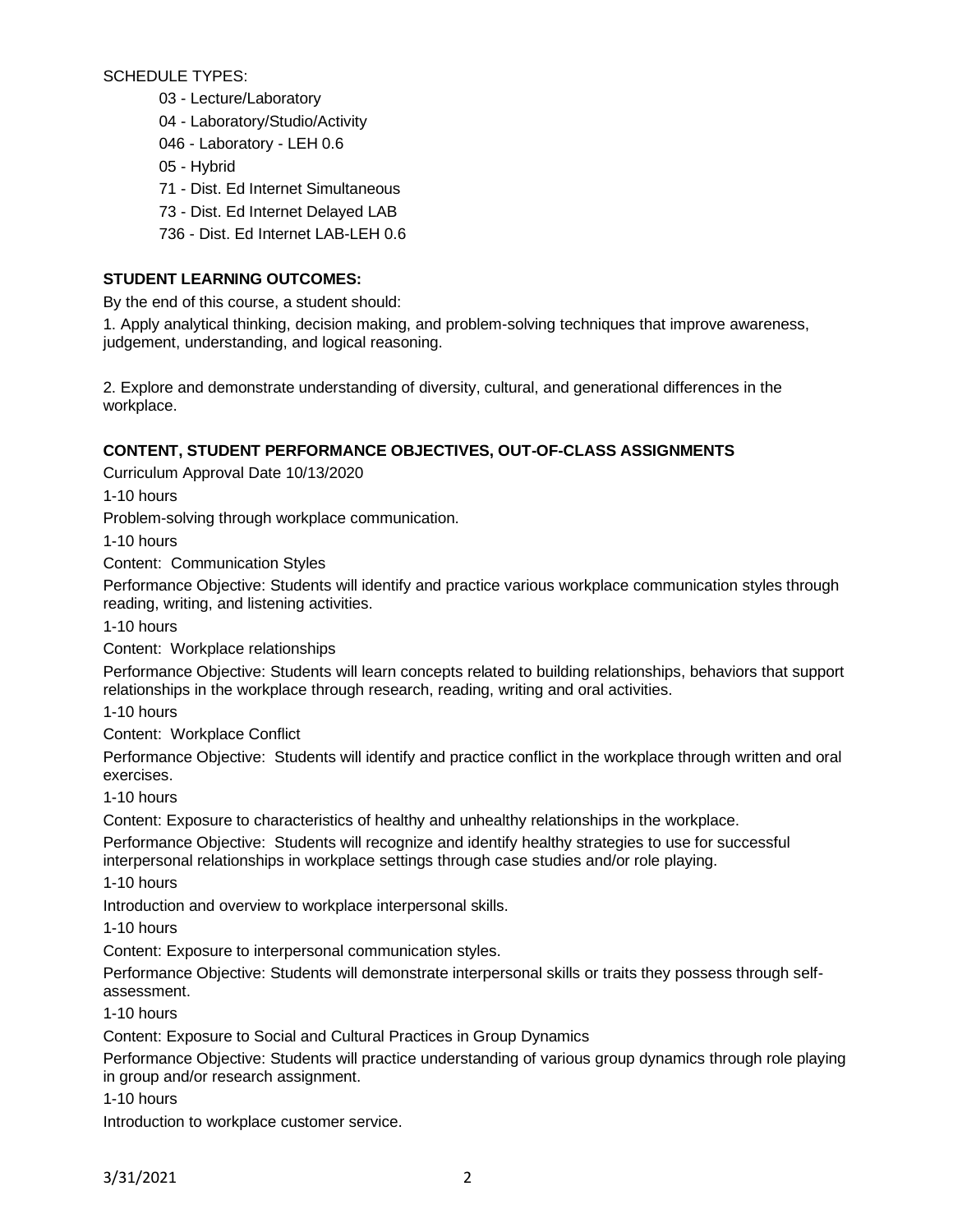1-10 hours

Content: Internal and External Customers

Performance Objectives: Students will practice techniques learned when working with internal and external customers through written and oral activities.

1-10 hours

Content: Problem Solving & Customer Service

Performance Objectives: Students will practice problem solving skills when working with internal and external customers through a variety of written and oral activities.

1-10 hours

Content: Research and exposure to gender roles and norms.

Performance Objectives: Identify and explain traditional and non-traditional gender roles and norms in society and the workplace through written and oral activities.

1-10 Hours

Content: Research and exposure to stereotyping and understanding of other cultures.

Performance Objectives: Students will practice problem solving and decision making through case studies and a research project.

1-10 hours

Decision making through time management and organization in the workplace.

1-10 hours

Content: Planning and goal setting

Performance Objectives: Students will learn concepts and practice planning and goal setting through written exercises.

1-10 hours

Content: Organizing and prioritizing work

Performance Objectives: Students will learn concepts and practice organizing and prioritizing work through written exercises.

1-10 hours

Content: Explore and identify career goals.

Performance Objectives: Students will create short-term and long-term goals, identify steps to obtain goals and develop a timeline.

### **METHODS OF INSTRUCTION:**

This is a lab course that may be offered in person, online, or hybrid.

### **METHODS OF EVALUATION:**

Writing assignments Percent of total grade: 30.00 % Research projects Problem-solving assignments Percent of total grade: 70.00 % Class participation, discussions, and in class activities.

### **REPRESENTATIVE TEXTBOOKS:**

Textbook is not required for this course